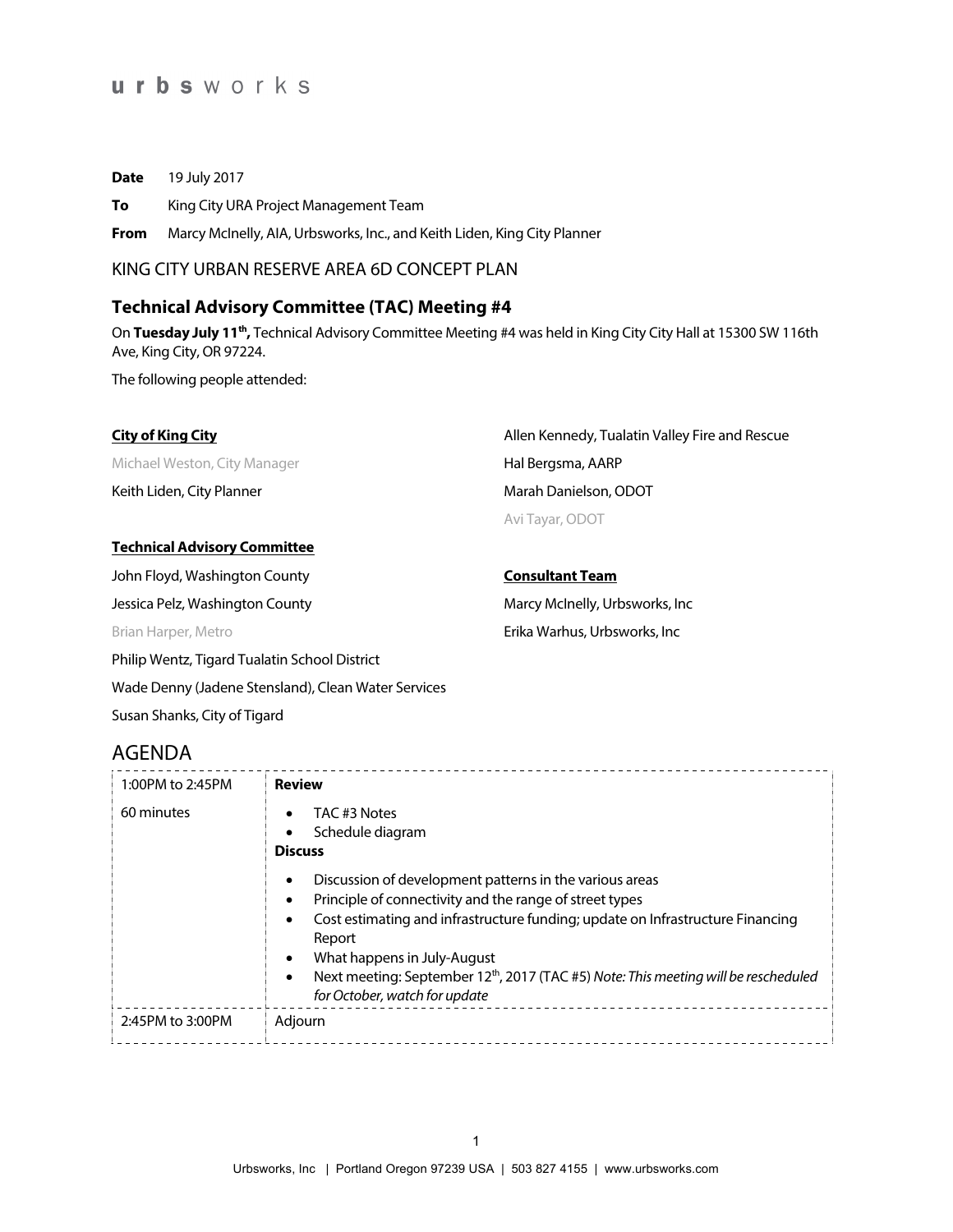### **Discussion**

#### **Development Patterns in the Various Areas**

Marcy explained that some aspects of all three alternatives may be carried to the end and run through the infrastructure financing/cost estimating to ensure that there are a range of feasible scenarios for infrastructure and development. For example, in one scenario there may be lower density on the east side and in another, the east side may not be developed except in the distant future. The numbers from the market report available on the city's website (King City Market Analysis, March 2017), says that the urban reserve area could support around 900 new dwelling units within the first ten years.

#### **Annexation**

Jessica Pelz: How would annexation work if a section is left out of the UGB?

Marcy McInelly: The team is in ongoing conversations with the Rivermeade community and their land use committee. We're exploring a scenario where the UGB doesn't include Rivermeade, or is on a slow, incremental schedule for change, and / or comes in with conditions. To make up for the lack of a near term east/west connection, one near-future scenario might emphasize north-south connections to the River Terrace area to the north. These north-south connections are probably good to emphasize in all scenarios; local and collector-level street connectivity is generally good for the whole area.

Susan Shanks: There's a difference between annexation and being brought into the UGB. A property owner may opt out of annexing. Still, if the eastern area does not annex and there is a "cherry stem" condition, this could be alarming to the Washington County residents to the north of Beef Bend because are already surrounded by neighboring jurisdictions on three sides. The City of Tigard was forced to keep this condition in mind as the Tigard River Terrace area developed.

John Floyd: This is an issue of perception and residents may feel like they will be forced to annex.

Hal Bergsma: Why is King City better situated than Tigard to pursue this UBG expansion? Especially if the area adjacent to King City might not want to come into the UGB? It is not a foregone who will annex the area once in the UGB?

Marcy McInelly: There is a Memorandum of Understanding between the two cities that the area to the south would not be part of Tigard's jurisdiction.

Marcy McInelly: The overarching goal is to bring the entire area into the UGB as it has been identified by Metro. But we are engaged in conversations with Rivermeade, who may not want to be a part of the effort. Or, there may be two separate timelines for annexation, with the west moving more quickly than the east.

Jessica Pelz: How have the conversations with the Rivermeade community been going?

Marcy McInelly: There is still fear of forced annexation. There have been a number of misconceptions about what it means to come into the UGB vs. annex, but working with the Land Use committee has kept the conversation open. The committee maintains that they don't want to see a Fischer Road connection, they want no change to the area at all. However, there are ongoing limitations with infrastructure and some may want to take advantage of hooking up to city water and sewer.

Keith Liden: Rivermeade residents still have a concern about forced annexation.

Several TAC members: Be sure to detail the Oregon state restrictions on annexation. It is very difficult (or impossible) to forcibly annex in the State of Oregon. Making this information available may help allay some of the concerns or misconceptions.

Hal Bergsma: Metro is less likely to accept this application if the east is not included.

Keith Liden: If the whole area gets brought into the UGB this would allow for options for annexation at a later date. It's easier for them to change their minds.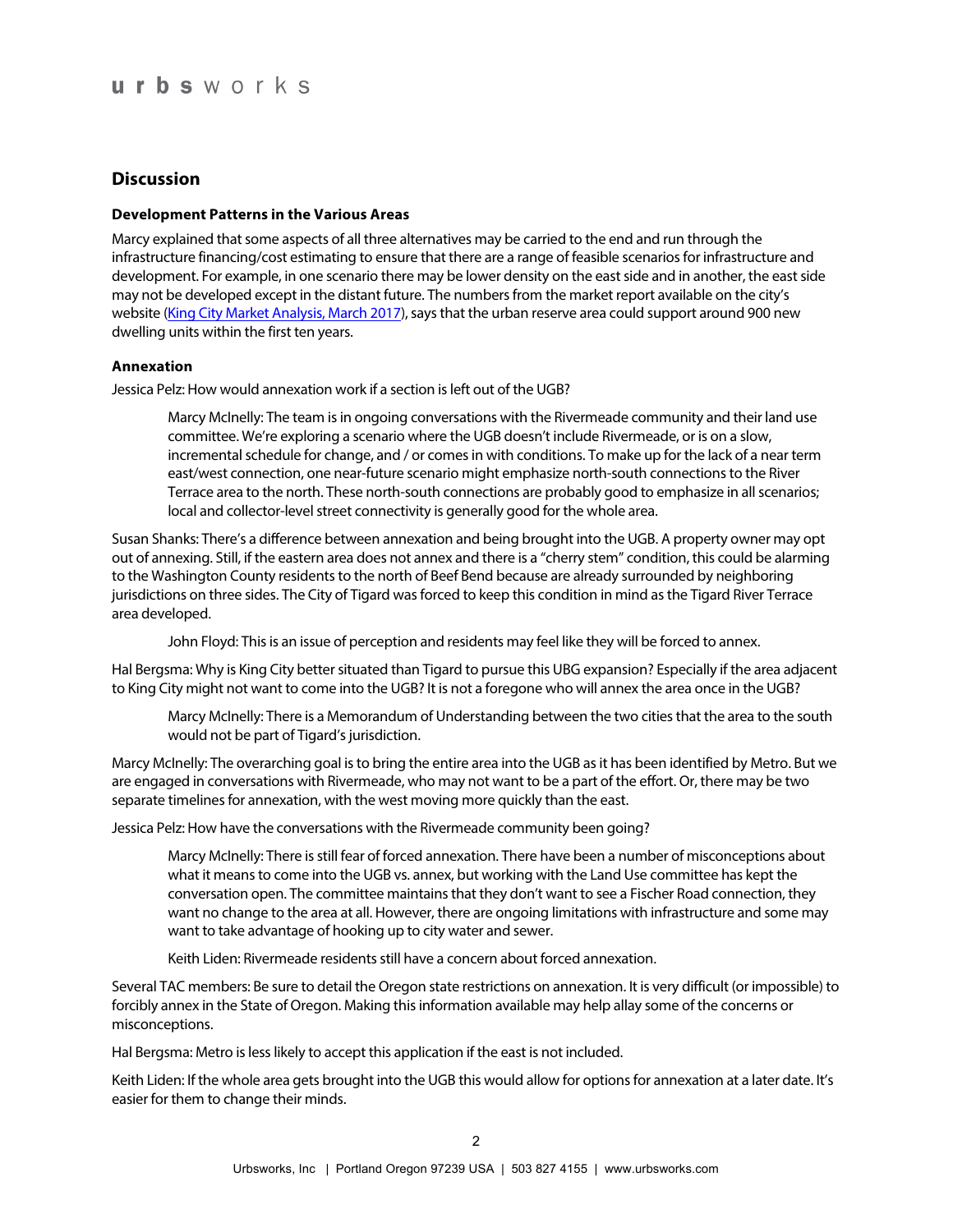Susan Shanks: It would be odd not to petition Metro for the whole area, as it was all designated URA.

Jessica Pelz: Consider a special zone, a "Rivermeade District" with special regulations.

Susan Shanks: Beaverton has an interesting approach in South Cooper Mountain where zoning was only applied after a developer had gone in with an application. At that point the applicant proposed the zoning. During annexation, the zoning was left open. There were density targets established for the area, so it wasn't completely open-ended.

Marcy McInelly: A minimum lot size could be built into the zoning, as well as other zoning mechanisms that preserve existing density and character.

Susan Shanks: How would you maintain equity if part of the area is left rural? With different levels of density how would they pay their fair share? Fewer people would be served by the infrastructure so does this mean they would pay more? In River Terrace timing was very important for infrastructure. It needed to be equitable in the long run but feasible in the short term.

Jessica Pelz: The finance plan should lay out a methodology for doing that.

Wade Denny: Typically, you rely on the developer to pay the infrastructure costs.

Marcy McInelly: Overall urban density requirements would be met across the whole area but in Rivermeade the density might be very low.

Hal Bergsma: This raises affordability issues. Be cautious about low density and lay out a process for change over time.

#### **Infrastructure**

Keith Liden gave an introduction on the team's progress on infrastructure finance plan and approach. Three separate forms of financing have been identified by an in-progress report by Leland Consulting: 1) site-specific infrastructure paid by developer; 2) district or URA-wide shared by different developments, and 3) off-site infrastructure improvements. An example of site-specific infrastructure funding mechanism is a local street paid for by a subdivision. An example of URA-wide funding mechanism is an assessment district created to help pay for a collector street. An assessment district is entered into by willing property owners. An example of off-site infrastructure is the reservoir needed for water storage. The reservoir would be off-site but would serve the URA area, as well as other nearby neighborhoods and cities.

Murraysmith engineers (MSA) is working on high-level cost estimates of infrastructure to produce order of magnitude estimates. Water and sewer are more straightforward while stormwater costs and water access are more challenging.

The TAC was asked to provide ideas about the following set of questions::

- What are infrastructure costs we will need to cover?
- From your point of view (as a representative of your organization, agency or a city):
	- o How would costs be covered?
	- o What are some likely scenarios
	- o Please share your past experiences

#### Susan Shanks: What about water supply?

Marcy McInelly: There was discussion by the city that they may be able to tap into the Willamette water pipe running up Roy Rogers. This would happen if the city took control of their water supply instead of partnering with Tigard.

Susan Shanks: Tigard has a whole new water supply from Lake Oswego and the Willamette line is not part of Tigard at all. A whole new reservoir needs to be built for the 4-10 pressure zone.

Keith Liden: Could reservoirs and main lines be funded through Systems Development Charges (SDCs)?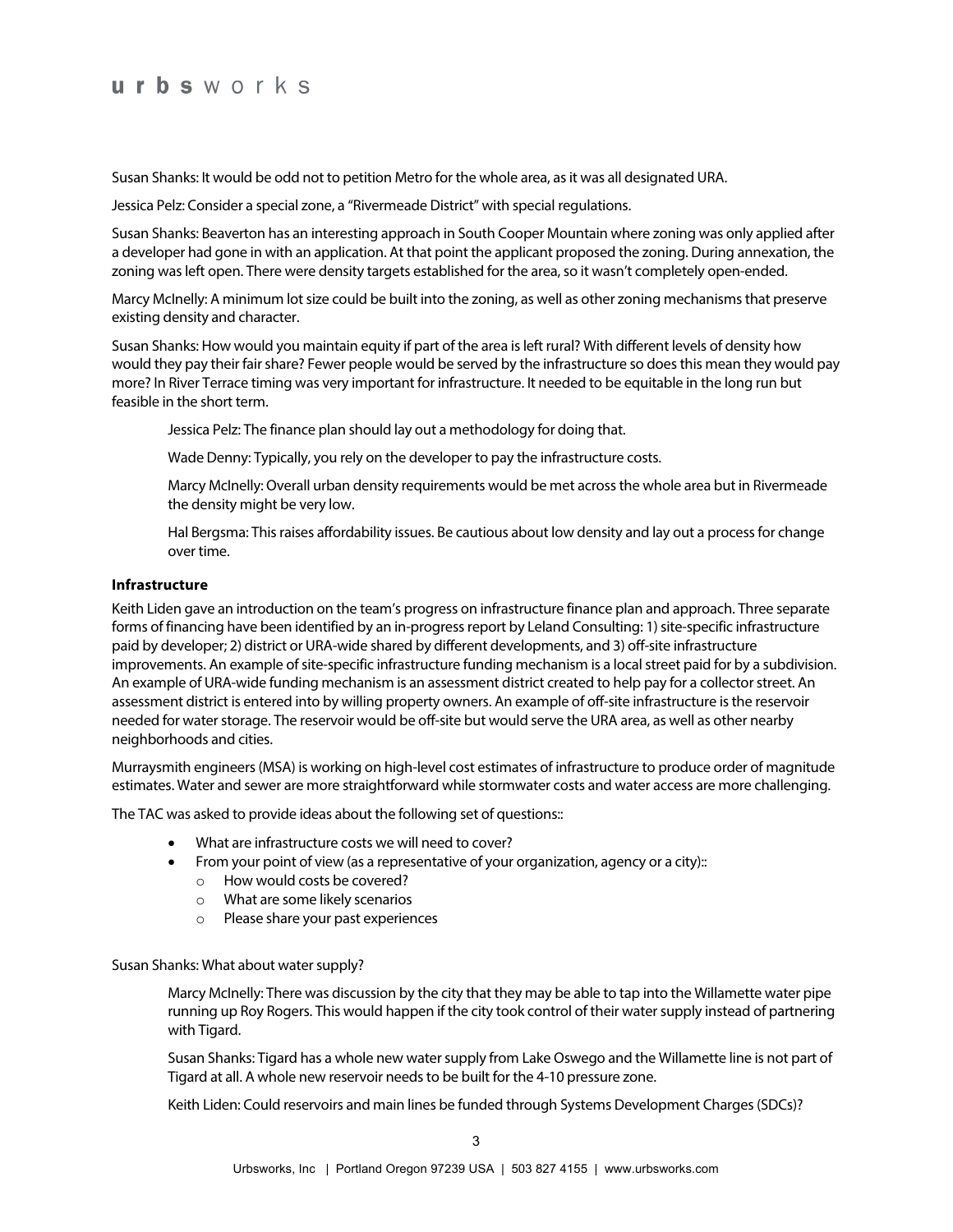Susan Shanks: SDC's around water are unclear, need to find out. In River Terrace, all resources were used to fund the reservoir including increasing water rates and an SDC. Regarding the needed reservoir, where is the land acquired? Where the facility goes needs to be considered in Tigard's master plan. Rob Murchison can confirm how much area is needed and at what elevation. A meeting will be arranged with Rob to discuss.

#### **Schools**

Philip Wentz: With 900+ units, the area is going to need a school. River Terrace has a primary school planned. Need for which type of school will come as there are more specifics about the development but it likely won't be a high school. At this point, the district believes a primary, middle, primary/middle or combination K-8 will be needed to serve the new households. Common areas needed for schools as follows: Primary schools 6-8 acres. Middle schools need approximately 20 acres. High schools 50+ acres. Sherwood has a good design example of a combined primary/middle school.

Susan Shanks: Would River Terrace school be affected by this area expansion?

Philip Wentz: Yes, it could grow from a K-6 to a K-8. The areas will work together. Tigard Tualatin School District would be open to co-locating schools and parks.

Susan Shanks: River Terrace school was funded through a bond measure that passed in November.

#### **Parks**

Hal Bergsma: In my experience at Tualatin Hills Parks and Recreation (THPRD), found that the challenge was having enough money reserved to acquire park land before the cost of land escalated. If there is not an adequate SDC reserve, then consider tapping general funds.

Susan Shanks: In Tigard River Terrace, the local parks are funded from an SDC area calculation that was created in coordination with a funding strategy and the code language requiring parks. Those were the three key pieces: the cost estimate, the funding strategy, and the code requirements. Since the area was a blank slate, it was easier to set up the SDC mechanism. The SDC rate reflected developer-built parks, which reduced the SDC rates by 30%. Assumptions were made about cost estimates and code strategy. The size of the needed park was about the same size as what would be needed by code for a subdivision. Subdivisions were part of the earliest development and they were about 20-40 acres of different densities. So the parks came in with the subdivision development. The coordinated approach had the advantage of providing developer incentives to build the park facilities.

As for funding City-serving parks, consider Tigard's experience: a utility surcharge to help pay for city parks is built in before residents began arriving. They are now understood as "part of the deal" of living in the area.

Hal Bergsma: A sometimes overlooked aspect of parks is trails and it is important to include those in the cost estimating. Trails can also be part of the transportation system.

Susan Shanks: In Tigard, regional trails are part of the transportation SDC methodology while recreation trails are part of parks SDC methodology. It can get complicated: Think ahead about how you will be able to issue credits for the SDC funds that are paid into by different parts of a development.

Jessica Pelz: Washington County wants to see the Fischer Road connection.

#### **Other**

Allen Kennedy: Within the next 10-20 years Tualatin Valley Fire and Rescue wants to be out on Roy Rogers Road but are looking to acquire the land now.

Hal Bergsma: What about transit?

Susan Shanks: TriMet seemed most interested in having a route on River Terrace Boulevard, rather than on Roy Rogers. (See TAC #3 Summary Notes for more discussion on this topic).